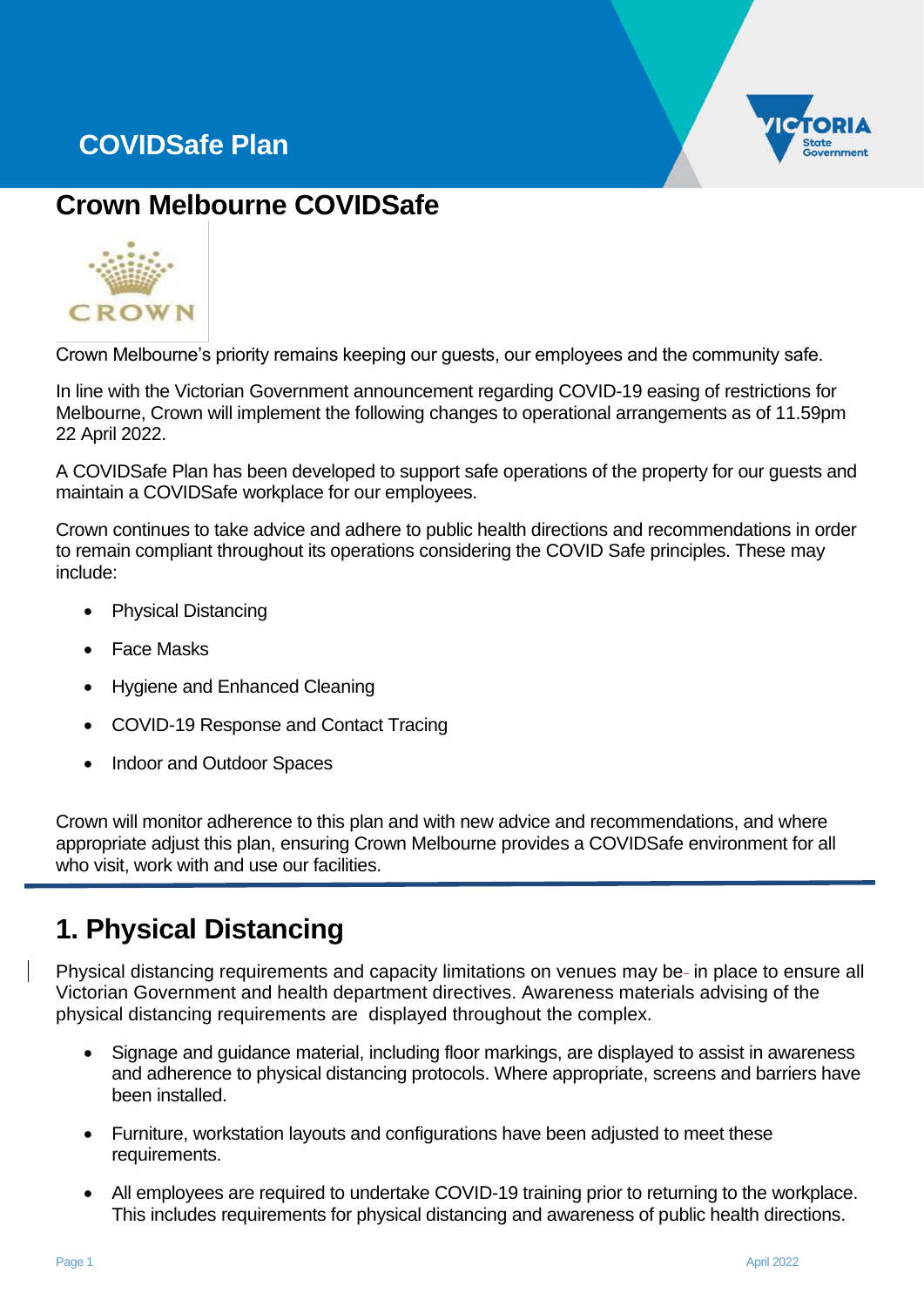• A series of COVID-19 Safety Alerts have been developed which support the COVID-19 training and provide up to date information

#### **2. Face Masks**

As directed by the Victorian Government through the Department of Health and Human Services, masks will no longer be required from 11.59pm Friday 22 April however Crown recommends the use of masks indoors, especially when social distancing cannot be achieved.

Employees may continue to wear face masks if they so choose.

For convenience, masks will continue to be available for patrons at identified locations including Crown Rewards Desks, Casino Entrances and at Tables Games (when operating).

## **3. Hygiene and Cleaning**

- Enhanced cleaning protocols have been implemented at increased frequencies across all areas of the entertainment complex with an emphasis on high contact surfaces and frequently accessed areas or communal items such as lift buttons, escalator handrails and restroom facilities in accordance with SafeWork Australia guidelines.
- Cleaning logs have been implemented and are displayed in shared spaces.
- Hand sanitiser dispensers, touchless whenever possible, have been placed at key patron and employee entrances including car parks, restaurants and all back of house and high contact areas.
- An extensive awareness campaign has been implemented and is supported throughout the complex by providing hand sanitiser on all Table Games and throughout common areas within Gaming Machine locations, including guests being provided with stylus pens to support a touchless Gaming Machine experience.

#### **4. COVID-19 Response and Contact Tracing**

Crown has a dedicated COVID-19 Response team including where required, COVID Marshals onsite during operating hours of the property. The COVID Response team shall ensure COVID-19 safety protocols have been implemented in accordance with health authorities and SafeWork Australia guidelines.

Crown has developed processes and specific actions in the event of a suspected/confirmed case of COVID-19. Employees are trained and shall undertake contact tracing, cleaning protocols and notification processes in accordance with the health authority requirements.